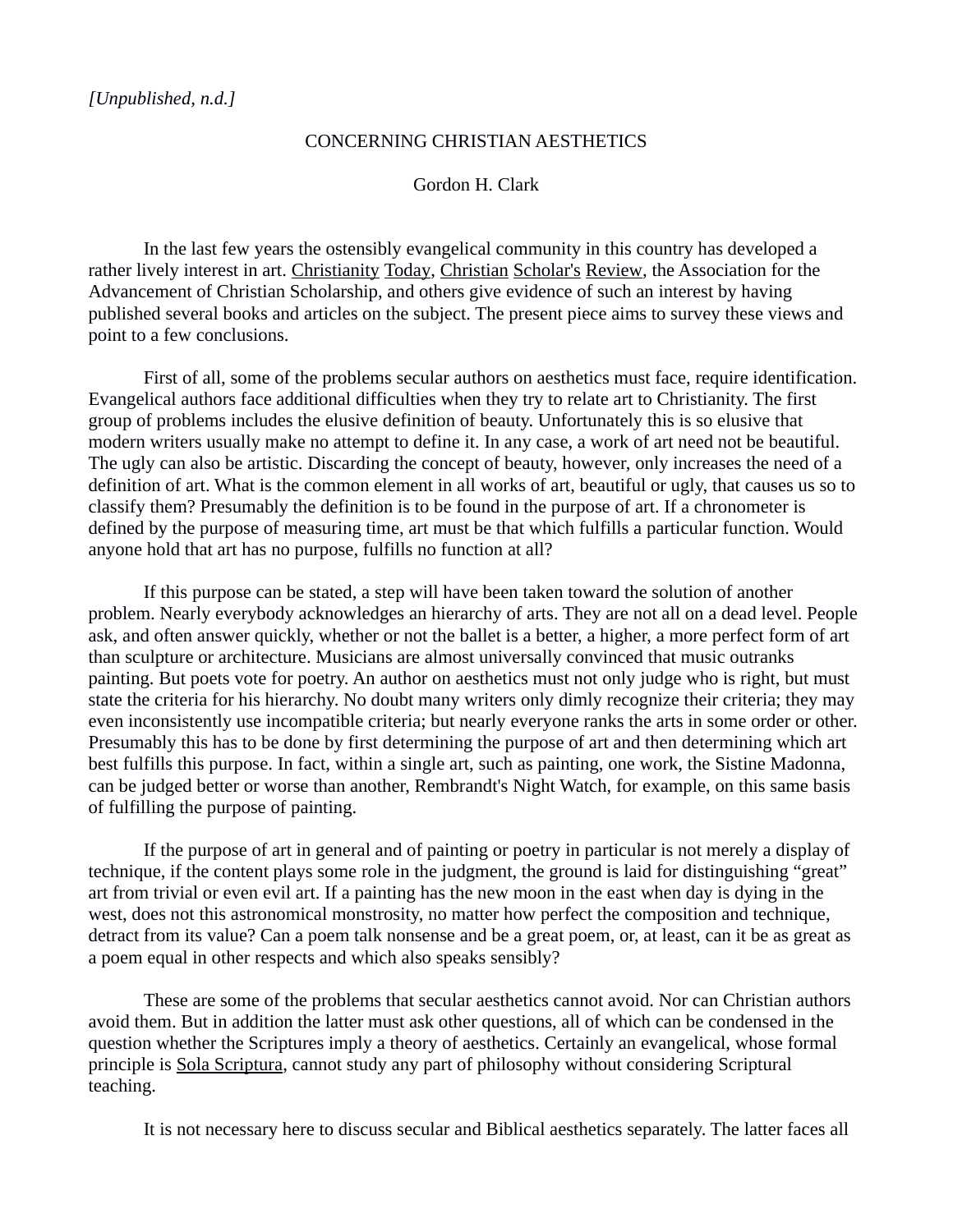the problems of the former. Hence the present procedure can well begin with criticism of the sort of article that has been appearing in recent ostensibly evangelical publications.

These articles, so it seems to me, are usually defective in one or more of three points: first, they exhibit the pervasive ambiguity and meaningless of almost all literature on aesthetics; second, even when the first objection is not so obviously the case they either depend on or suggest invalid arguments; and third, they are with virtual unanimity deficient in supporting their contentions by Scriptural norms.

First. In the last few years a gad-fly has been lampooning the pedantic nonsense that emanates from New York's Metropolitan Museum. Theodore L. Shaw and Stuart Publications have produced Hypocrisy About Art, Precious Rubbish, and other titles which are not all hypocrisy and rubbish. The Met comes out as pontifically stupid.

If anyone think that this gad-fly should be ignored, do not more serious volumes on aesthetics testify to the unintelligibility of the subject? For example, can anyone deny that there is confusion and meaninglessness in The Art of Painting (chapter four and Appendix I) where Albert Barnes discusses the subject of form? Can the work of Elie Faure, Venturi, or John Dewey be adjudged more intelligible? Or, on music, note the pitiful attempts to define classical and romantic in Grove's five volume Dictionary of Music. There are, to be sure, better attempts than Grove's. The Oxford Companion to Music (revised edition, 1963) says that the term classical distinguishes music — largely the music written between 1600 and 1800 — which is characterized by a more or less consciously accepted formalism in which elements of proportion and of beauty as such [!] are emphasized from "romantic" music in which the main purpose is the expression of emotions, or even the representation in tone of ideas that usually receive, not a musical, but rather a literary or pictorial expression.

Although this is a relatively good statement for books on aesthetics, one notices not only that its term beauty as such remains unexplained, but also the meaning or mode of emotional expression is left vague. Then too, if proportion can be so defended as to exclude it from romanticism, form presents worse difficulties. Does not Beethoven show "form"? No, and this is surely important, is there any explanation of how or whether literary ideas can be expressed in tone. Inasmuch as one or two professors of philosophy claim for art a cognitive function not duplicated elsewhere, the point needs serious documentation.

Hardly any book on aesthetics defines its terms carefully. Even Plato, when he tried to define beauty in Greater Hippias, failed. Historical information, e.g. the formulation of the laws of perspective or the development from plainsong to counterpoint, has a proper share of interest and importance — it is also intelligible; but there is a dearth of definition. It seems that even the better books do not know the meaning of the words they use, while the sentimental gushings of "art appreciation" are utterly vacuous.

Now, if Plato himself, who so stressed definition and intelligibility, could do so little on beauty, one cannot be surprised that writers of lesser genius do worse. Yet the failures may be instinctive. If most of the books on aesthetics are largely unintelligible, it may not be because the authors are otherwise stupid, but because art itself is defective in intelligibility.

For example, there is no good objection against classifying art as a form of expression. So far as it goes, this is a good statement of the purpose of art. But it does not go very far at all. One should not go so far as to define art as the expression of emotion, for by the previous remarks this would imply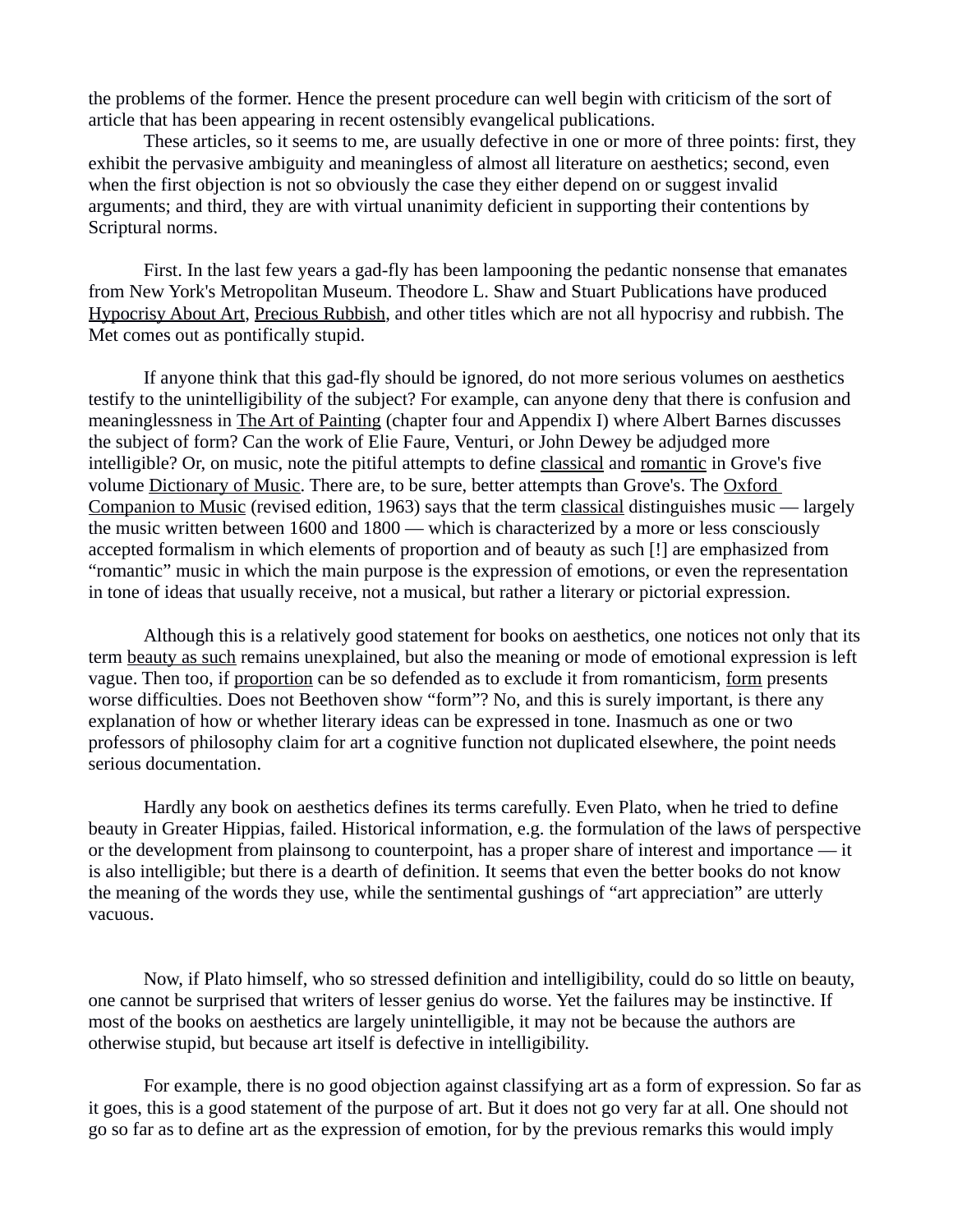that classical art is not art. The trouble here is to make precise what content art can express. Few writers do so. One one occasion when the present writer had been examining Rembrandt's pen sketches in Amsterdam, an art connoisseur remarked that they "said so much." What they said, he did not say. Similarly music is called expressive. True, it can, like an ejaculation, express joy or sorrow, but not much else. It certainly cannot express Lincoln's Gettysburg address or the Lord's prayer. A choir director, a very good one too, exemplified the emptiness of musical jargon when he scolded his tenors and told them that the color of their tone should be more round. Apparently they ad been singing red, rectangular notes and he wanted them to sing circular, green notes.

When the Oxford Companion to Music defines romantic music as that which expresses literary or pictorial ideas, as if notes could express the cadmium vermilion flowers of an ocotilla and their differences from the light raw sienna sand out of which they grow, it says something so paradoxical that it ought to defend and explain its incredible suggestion by clear and extended argument.

How can anyone decided whether Mozart's Sonata K 545 expresses the chugging of a locomotive up the east slope of the Rockies or the eruption of Old Faithful? If some aesthete should finds this example too facetious, would he in all seriousness explain why L'Apres Midi d'un Faune could not have been called La Soiree d'un Lapin? In a painting this distinction would be immediately obvious. But even a painting cannot express Lincoln's Gettysburg Address — and this Address is indeed a work of art.

No claim is made here that music expresses nothing. The music favored by hairy left-wing hippies expresses the animistic savagery of the jungle. Rock cannot appropriately express worship of the God of Abraham, Isaac, and Jacob. Bach and Handel can. But even in these cases what music expresses, by itself without words, is very little.

So much for the first point concerning the unintelligibility of most books on aesthetics. Now, second, there is the matter of the invalidity of their arguments.

A recent article bewailed the narrow evangelicalism of George Eliot's parents, and without much disguise suggested that this was the cause of her rebellious atheism. The conclusion is of course fallaciously drawn. Evangelicalism is indeed narrow — it prohibits adultery. But her desire for freedom from such morality is a more probable cause of her rejection of Christianity than a hard childhood and the death of her mother.

Other articles have made other unfounded charges. The Puritans are constantly described as sour and dour. Ernest Boyd (Portraits Real and Imaginary, p. 109) was surely indulging in irresponsible imagination when he wrote, "Pleasure is the enemy, not evil, and so the joys of mind and body are under suspicion."

As for pleasures of the mind Boyd must have been ignorant of the Puritan concern for education; while J. Truslow Adams and Harlan Updegraff unconscionably misrepresent the literary index in Massachusetts. As for sensory pleasures, particularly the pleasures of art those who condemn the Puritans not only fail to make allowances for the difficulties of mere survival in an untamed wilderness, but also ignore the exquisite proportions and design of their doorways and everyday domestic tools.

Less reprehensible than these prejudicial fallacies are instances of trivialities, tautologies, and generalities that fail of constructive contribution. For example, H. H. Rookmaaker's article on Art in the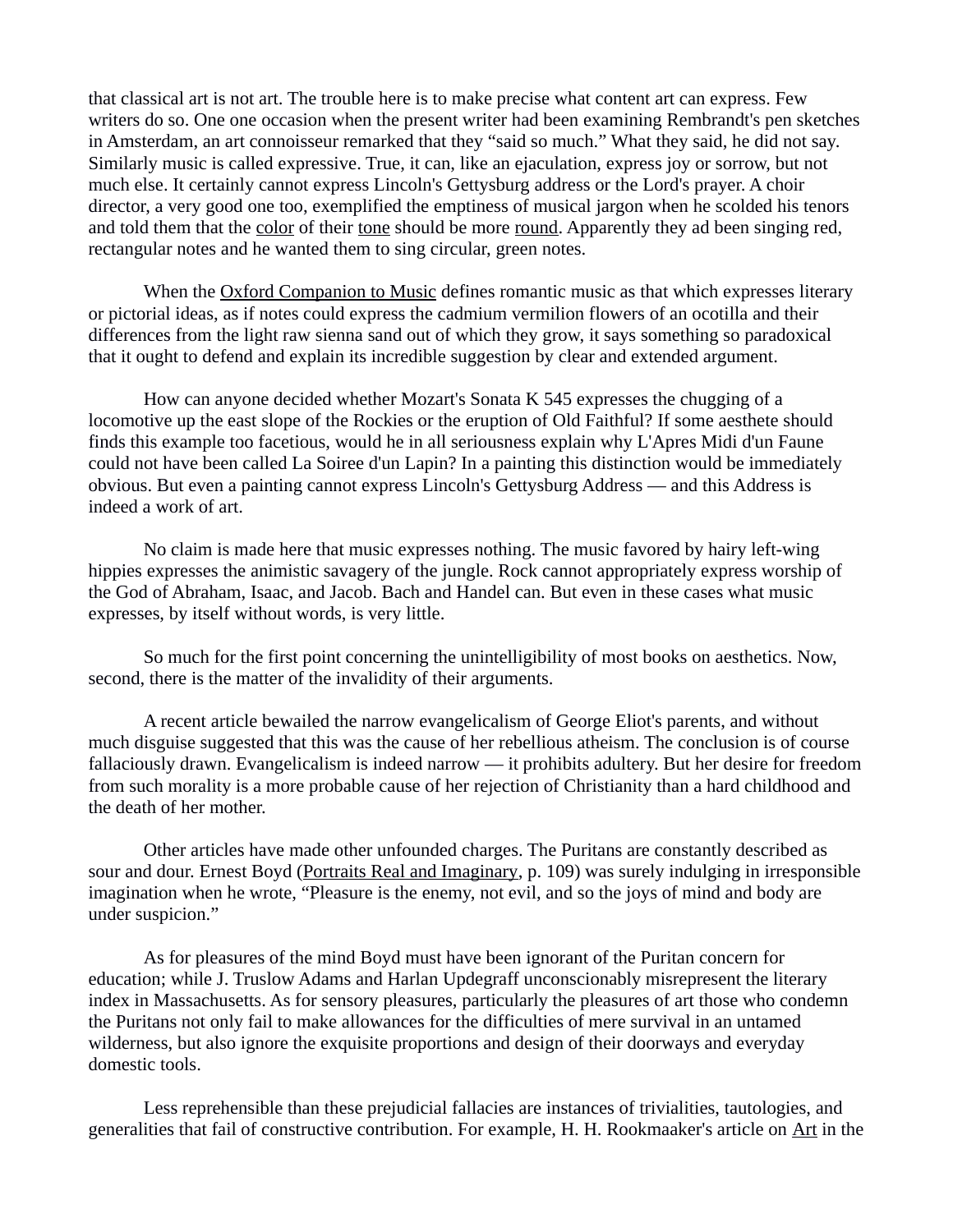Encyclopedia of Christianity (Vol. I) does not say anything that can be branded false, but he achieves this desirable result by saying hardly anything pertinent. He states that aesthetic theory "concerns the nature of a Christian way of life." So does counting calories. It is wrong, he says, "to pose an antithesis between one's professional life and the enjoyment of art." Also the enjoyment of golf. Then again, he states that "There are many types of art" — as there are of engineering — "each fulfilling its own function." But what the function of music, or of all art is, he does not explain; except that it is all for the glory of God. But this no more explains art than it explains investing in the stock market. The article contains little if anything that distinguishes art from other facets of human activity.

The second criticism has thus given examples of prejudice, falsehood, fallacy, and triviality.

The third criticism was the wide-spread, though not universal, neglect of Scripture by allegedly evangelical writers. Here an attempt will be made to shift from adverse criticism to something of a more constructive nature.

An evangelical theory of art, so far as art is amenable to meaningful statement, must be based on the teaching of the Bible. What is not based on Scripture, even it if should miraculously escape unintelligibility, could hardly be called an evangelical view. The fact that the Bible says so little about art, whereas its intellectually conceptual theology is voluminous, indicates that there is really very little to say. However, a Biblical student should try to collect that little. Such a summarization can be divided into material on utensils and architectures (combing useful and fine art), painting and sculpture, then music, and finally literature. Naturally the following is not exhaustive.

The construction of utensils and musical instruments seems to have originated among the rebellious and ungodly (Gen. 4:21-22). Later these forms of art were used in the worship of God (Exodus chapters 25-28). Still later great artistic skill was expended on Solomon's Temple and places (I Kings, chapters 5-7). From what is said, Solomon's Temple must have been an artistic triumph, surpassing even Hagia Sophia. Thus there is no Biblical prohibition against imposing architecture. That evangelicals today should build such expensive structures does not logically follow, but it would seem that some groups ought to pay more attention and avoid crudities in building.

The Bible has virtually nothing to say about painting, and its references to sculpture link it to idolatry. Therefore the Reformed churches do not exhibit a statue of Peter for the faithful to kiss its big toe. Painting must also be included, for the wording of the commandment includes every sort of likeness. Outside the church property, however, Rodin's Thinker seems to be unobjectionable, and his repulsive, shriveled, old woman can teach a moral lesson to majorettes and home-coming queens.

The Bible explicitly commands music, vocal and instrumental. Therefore some people must take time to learn composition, other people must achieve the skill to manufacture instruments and all people no doubt should improve their voices – circular green notes instead of rectangular red. The requirement of vocal music emphasizes the fact that music is an accompaniment for words. By itself music is not very expressive. Note that hymn books sometimes use the same music for two or three hymns. If music had a definite meaning, one tune could not fit two hymns, or even two stanzas of one hymn. But defective as music is in this respect the Bible commands instrumental music.

Music is the lowest form of art; literature is the highest. Musicians will raise their eyebrows and no doubt their voices against this proposition. But there is a reason for such a hierarchical arrangement. It depends on a presupposition relative to the nature of man and on an assumption concerning the purpose of art.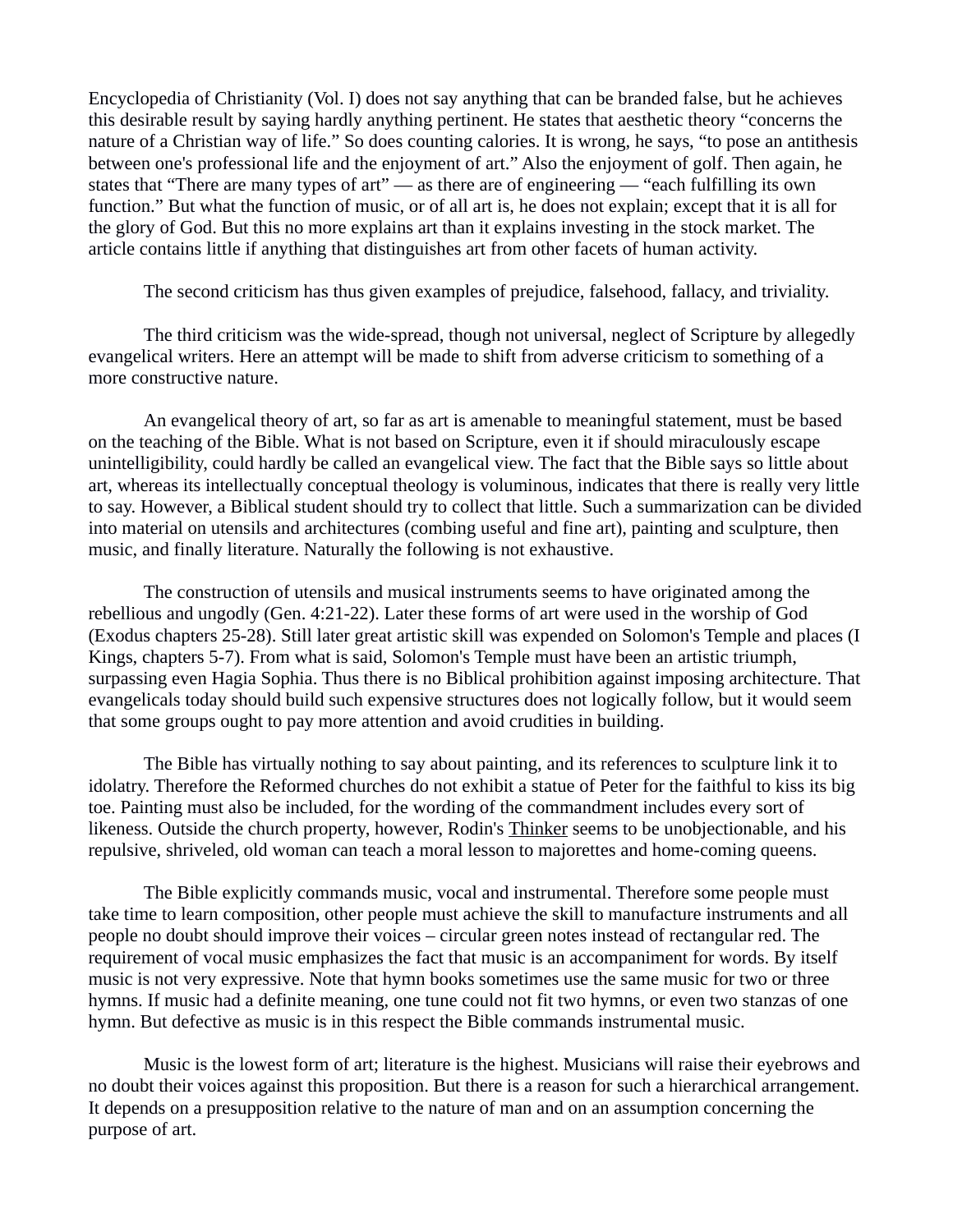The purpose of art is expression. Of course this short sentence raises many questions. By itself it is uninformative. One should specify what art can and cannot express. These questions cannot be answered without having some notion of the nature of man. Here it is presupposed that God created man as essentially a rational being.<sup>[1](#page-4-0)</sup> This implies that man's most valuable expressions are rational and intellectual. Therefore although man can express emotion, by screaming ouch, art becomes more human and valuable in proportion to its intellectual content. This does not deny that excellent technique may express triviality, evil, and insanity. It asserts, that what should be expressed is rational and intelligent.

Therefore the highest form of art is literature because only words have the full and clearest range of expression. The cliché, "one picture is worth a thousand words," is basically false, though it is true enough in a blueprint. But, as suggested above, how many pictures would be required to express the Lord's Prayer or the doctrine of justification by faith? In comparison with these the importance of painting and music pales.

Of course art has a certain measure of importance. Embellishments of prose, and sometimes poetry, help to enforce the literary message.

I say sometimes poetry because, although prose can also be nonsense, nonsense seems to be an occupational disease of poets. It was with pleasure that I read a letter to the editor in the Eutychus section of Christianity Today, which complained of the poems recently published. But what could be greater nonsense than the esteemed John Keats' Ode to a Grecian Urn? Consider:

"Truth is beauty and beauty is truth – that is all One knows on earth and all one needs to know."

Now, Keats's lines are not nonsense in the sense of being meaningless. They are nonsense in the sense of being ridiculously false. As a corrective to Keats and to the poetry of Christianity Today, permit me to offer a Kantian Ode to a Quartz Crystal.

Electrified, vibrating crystal stone Thou foster child of science and slow time Thou geologic witness with a tone That tells a tale more rhythmic than our rhyme: When old age shall this generation waste Thou shalt remain and oscillating go; Thy message e'er repeating without haste - Space is time and time is space – that is all One knows on earth and all one needs to know.

It is unfortunate that literary embellishment is in these two Odes used to inculcate falsehood. It should enforce truth. Crabbed language can express thought quite accurately, and even by its ugliness can sometimes jolt a person into understanding. Further, it is better to have unembellished truth than embellished falsehood. Nevertheless, artistic literature aids one's memory to make the comprehension of a doctrine a permanent acquisition.

<span id="page-4-0"></span>1- For a long argument supporting this position, see my article in Journal of the Evangelical Theological Society (Vol. XII, Part IV), The Image of God in Man. A more materialistic or physicalistic view is found in The Imago Dei and Christian Aesthetics (J. E. T. S. Vol. XV, Part III), by William A. Dyrness, but it has precious little to do with aesthetics.